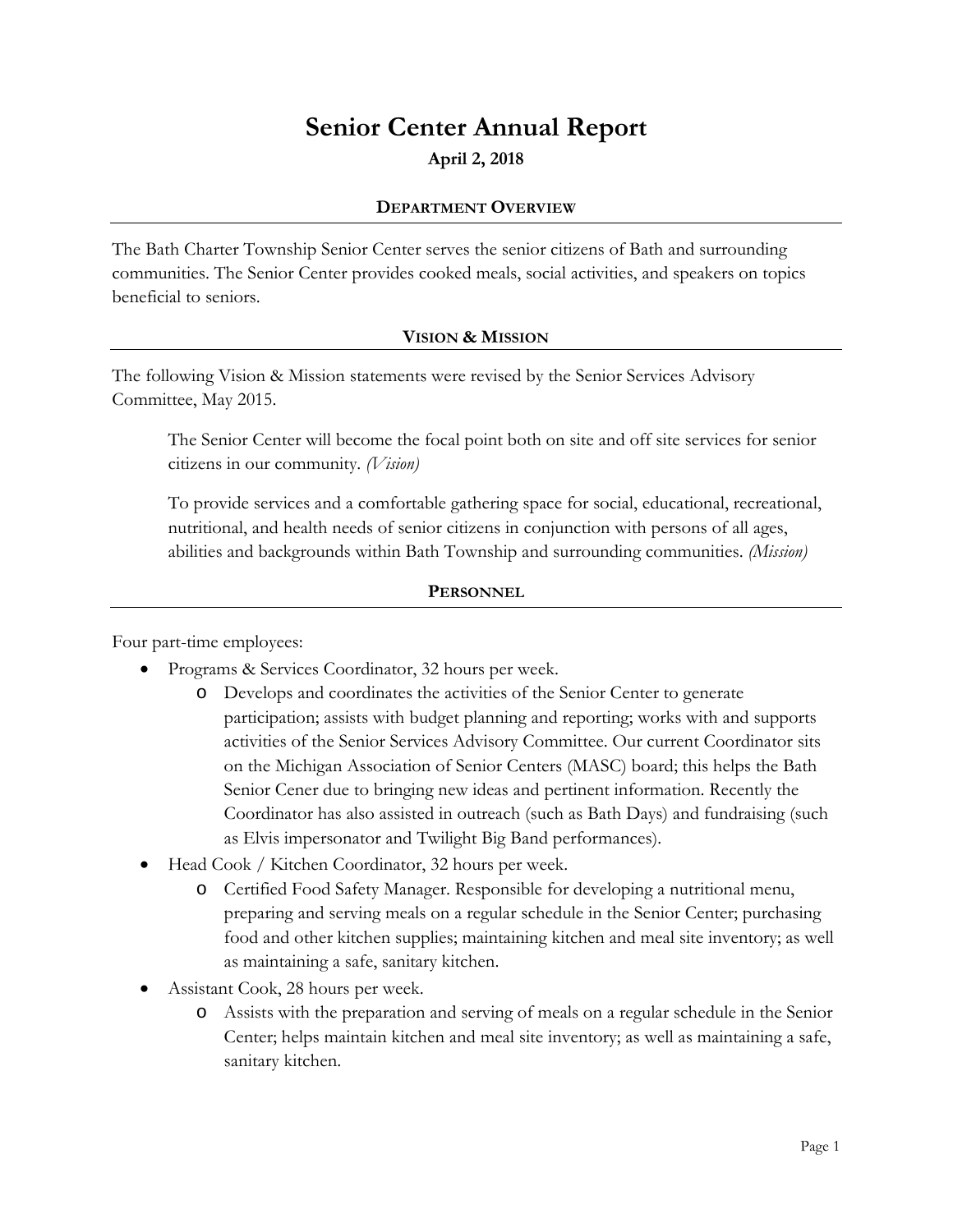- Dishwasher, 15 hours per week.
	- o Maintains all dishes, pots, pans, trays, kitchen, work areas, equipment and utensils in orderly and sanitary condition.

|                | 2017  | 2016  | 2015  | 2014  | 2013  |
|----------------|-------|-------|-------|-------|-------|
| January        | 46.12 | 55.33 | 49.17 | 30.45 | 33.50 |
| February       | 45.58 | 57.10 | 50.50 | 32.64 | 33.09 |
| March          | 45.05 | 57.42 | 45.77 | 37.67 | 33.58 |
| April          | 46.84 | 59.23 | 52.92 | 39.83 | 37.77 |
| May            | 51.95 | 66.58 | 58.33 | 41.58 | 40.08 |
| June           | 48.50 | 61.15 | 56.58 | 44.00 | 42.25 |
| July           | 54.50 | 53.47 | 62.08 | 47.63 | 36.33 |
| August         | 49.57 | 50.61 | 58.60 | 46.69 | 41.92 |
| September      | 53.00 | 55.76 | 64.40 | 49.90 | 49.00 |
| October        | 48.62 | 59.21 | 66.70 | 52.21 | 42.15 |
| November       | 51.61 | 55.61 | 72.44 | 56.18 | 42.60 |
| December       | 47.76 | 53.71 | 47.00 | 59.42 | 37.58 |
| <b>AVERAGE</b> | 48.98 | 57.27 | 57.40 | 45.06 | 39.21 |

#### **DAILY AVERAGE ATTENDANCE**

Note: Beginning in July 2016, the Senior Center expanded from three days per week (Monday / Wednesday / Friday) to five days per week (Monday through Friday) for meals and activities.

#### **EVENTS & ACTIVITIES**

| Bingo                         | Hand & Foot                  |  |
|-------------------------------|------------------------------|--|
| Bowling                       | Ladies Pampering Day         |  |
| Bridge                        | Line Dancing                 |  |
| <b>Bridge Classes</b>         | Line Dancing Performance     |  |
| Build a Terrarium             | Live Music & Dancing         |  |
| Canasta                       | Make a Christmas Centerpiece |  |
| Classic Car Show              | Popcorn & a Movie            |  |
| Comedian/Musician Performance | Puzzles                      |  |
| Euchre                        | Texas Hold'Em                |  |
| Exercise (Walking Group)      | Trivia                       |  |
|                               | Wood Carving                 |  |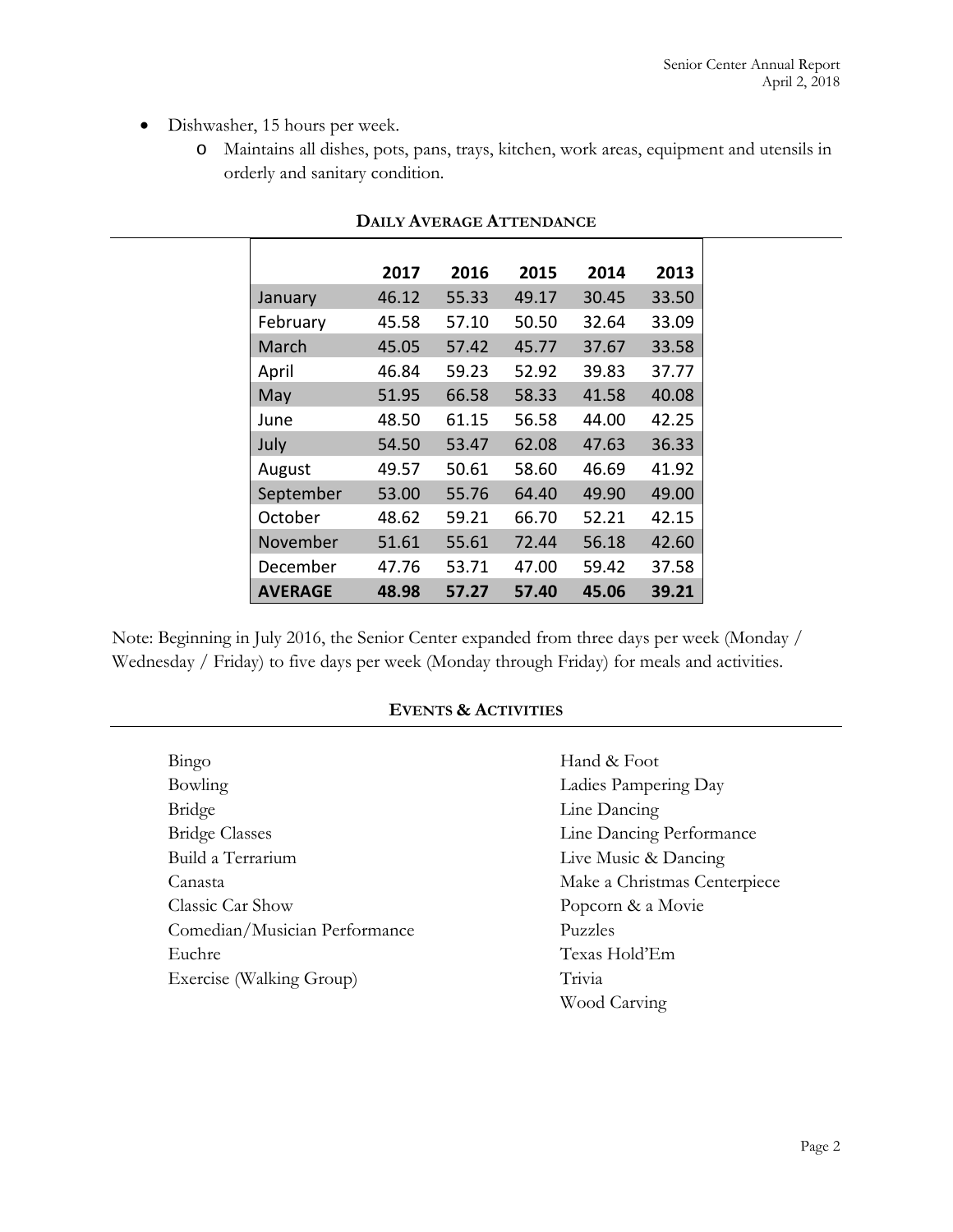AARP Smart Driver Course Chronic Venous Insufficiency (Varicose & Spider Veins) Coffee with Senator Rick Jones Computer Clinic Defibrillator & Emergency Services Demonstration Estate Planning Fall Risk Assessment & Balance Coordination Flu & Pneumonia Shot Clinic Free Tax Preparer Health Clinic (blood pressure readings, glucose testing, medication questions) Hearing Screenings & Hearing Aid Cleaning Hospice Services, Caregiver Stress & Burnout Ice Cream Social Matter of Balance Classes Medicare/Medicaid Counselors from Tri-County Office on Aging Oral Health, the Wisdom Tooth Project Presentation on Long-Term Care Planning Presentation on Vertigo & Depression Shingles Vaccine Clinic Speaker: Historical Past of Bath & 1927 Disaster

#### **TRIPS**

Note: Some trips are organized and supervised by Bath Senior Center. Some trips are privately organized, and the Senior Center assists with registration.

Bath Township Library Center Visit Boat Trip, Saginaw Bay Bronners & Zehnders, Frankenmuth Detroit Tiger Game, Comerica Park Dinner Theater, Turkeyville Eggleston Art Gallery Visit

Firekeeper's Casino, Battle Creek Sea Life Aquarium, Auburn Hills Senior Night at Lugnuts Stadium, Lansing Soaring Eagle Casino, Mt. Pleasant The Purple Rose Theatre / Common Grill

#### **PARTNERS**

• **Volunteers –** Generously give of their time for programs such as woodworking and bridge classes, for assisting with special events such as day trips and Bath Days, and for generally helping when an extra hand is needed. Thank you.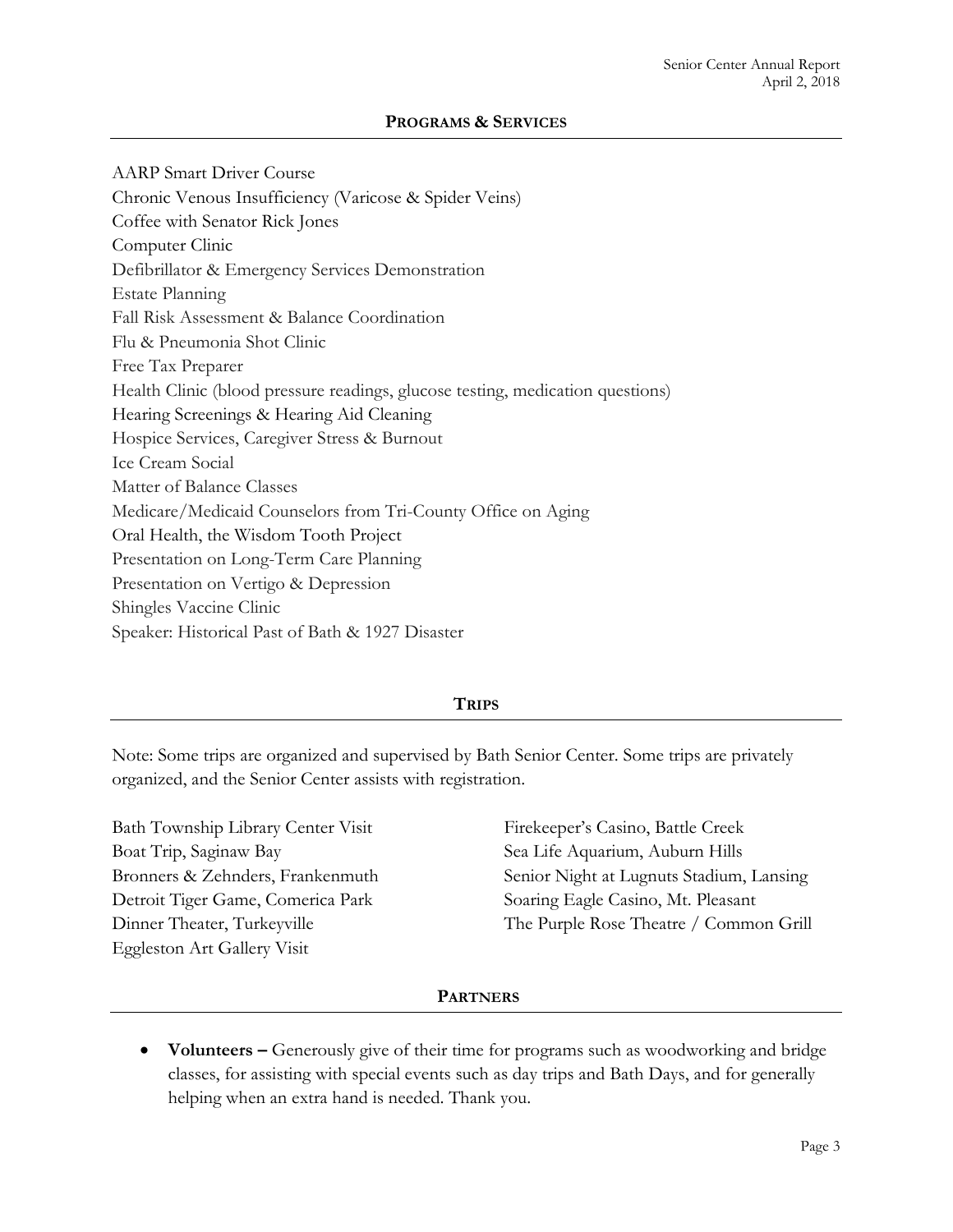- **Michigan Association of Senior Centers (MASC)** Provides networking and training.
- **Sons of the American Legion –** Donate and serve the annual Christmas Dinner. We had 106 enjoy their hospitality at the 2017 dinner.
- **Vista Springs Timber Ridge –** Provides their bus (and driver) for day trips. They have also volunteered at least monthly for Bingo calling and distributing prizes.
- **WalMart** Pharmacists conduct the annual flu shot clinic. During summer 2018, they will provide shingles vaccinations.
- **Arctic Ice –** Donated an ice freezer for the Senior Center to keep ice and donates bagged ice as needed to keep it stocked for the Senior Center's use.
- **Michigan Hearing** Performs monthly hearing tests and hearing aid cleaning.
- **Capital Area Community Service –** Runs the monthly Commodity Supplemental Food Assistance program for low-income seniors and quarterly The Emergency Food Assistance Program for low-income households.
- **MSU College of Nursing –** In fall 2017 (and coming in spring and summer 2018), nursing students met with seniors over two months to discuss prominent health issues. The semester culminated in a health fair.
- **Tri-County Office on Aging –** Conducts the balance class and assists with speakers. During open enrollment, TCOA works with people to review their health insurance and sign up for Medicare and Madicaid. We are presently discussing expanding TCOA's senior dining program to include the Bath Senior Center.
- **AARP** Assists with income tax preparation for seniors at the Laingsburg Library. Their Smart Driver Class helps older drivers continue driving and possibly a discount on car insurance.
- **Capital Region Community Foundation –** Awarded a \$55,000 Impact Grant for the kitchen remodeling project in 2015.
- **Mid Michigan Diaper Bank –** Offered free diapers and incontinent supplies to those living in Ingham, Eaton or Clinton Counties. In late 2016, the program was suspended, and all our Senior Center patrons of the program have since made alternate arrangements; however, this remains an important need in the community and is hoped the service will resume.
- **Elder Law of Michigan** The Township previously assisted with the MiCAFE program to guide low-income seniors in applying for food, medical and insurance, utility, and tax credit assistance. Bath is presently not actively assisting the program due to needing volunteers.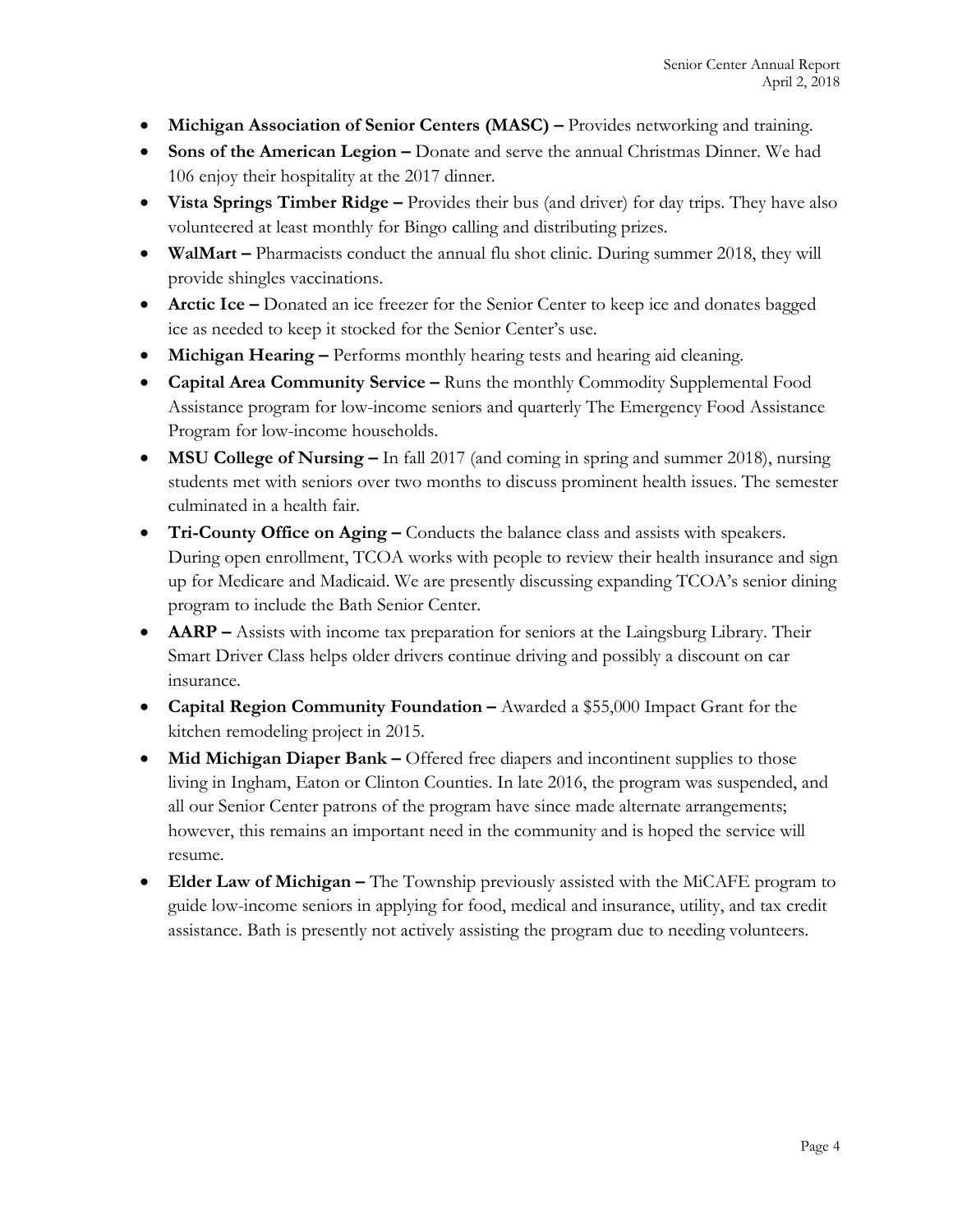#### **Mid-Michigan District Health Department**

**Type III Food Service Establishment License:** The Township applies each year for a Food Service Establishment License in order to prepare and serve meals and drinks on-site five days a week to the public at the Senior Center.

**Certified Food Safety Managers:** The Township must employ one certified food manager that works an average of 30 hours per week as a requirement of our license. Both the head cook (32 hours per week) and assistant cook (28 hours per week) are Certified Food Safety Managers Requirements for certification every five years include a mandatory 16-hour classroom instruction period and passing the certification examination. Additional training and certifications are at times required for Food Safety Managers. One recent example was Food Allergen Training which was completed in Fall 2016.

**Inspections:** As part of holding a Food Service Establishment License, at least two times per year, the Mid-Michigan District Health Department conducts unannounced inspections of our Center's food preparation operations and procedures, as well as our staff's knowledge. Inspectors generally look at facility cleanliness and maintenance, hair restraint and hand washing, hot and cold holding of food, date-marking, training certifications, sanitizing and dishwashing, and knowledge of food-borne illnesses. In effort to maintain a clean facility, the Senior Center is closed twice each year for a two to three day "deep cleaning."

#### **Kitchen & Bathroom Remodel**

Striving to serve an increasing number of area senior citizens with nutritionally sound, reasonably priced, homemade meals, plans were made to renovate and convert existing kitchen/storage space and equipment into a commercial kitchen. The bathroom facilities were also renovated in order to fully comply with the Americans with Disabilities Act of 1990.

**Phase I:** The Township began kitchen renovations in February 2015. This phase was referred to as Phase I of renovations and included installation of a three compartment sink, a hot food serving counter, a reach-in refrigerator, a hand sink, and work tables. The work was completed by volunteers and overseen by a licensed contractor. Funds from the 2014 fiscal year Senior Center department budget and monies raised by the seniors through special events were used.

**Phase II:** The next goal was to increase the footprint of the kitchen within the Center to accommodate a commercial range and hood, convection oven, reach-in freezer, high-temperature dishwasher, garbage disposal, larger/more efficient water heater; replacement of flooring and cupboards, and to begin using dinnerware and flatware. This was Phase II of the renovation project.

The desired impact was to improve the quality of services offered at the Center, and enable staff to increase the number of senior citizens served by the meal program by at least 20 percent. The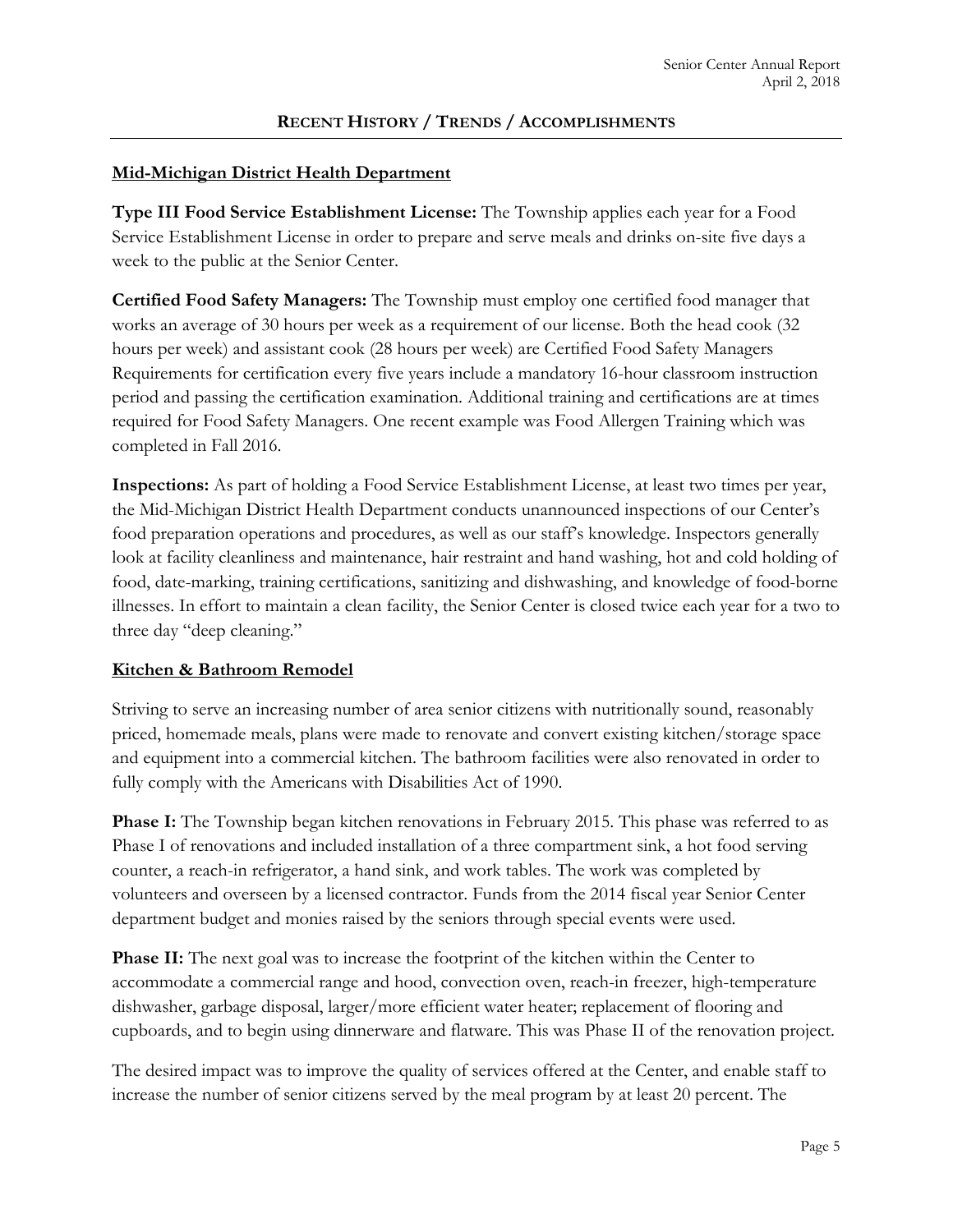kitchen renovations allowed the Center to transition from Monday-Wednesday-Friday meal service to five-day-a-week service in July 2016.

**Funding:** In Spring/Summer 2015, the Township applied to the Capital Region Community Foundation for a grant in the amount of \$55,000 to fund Phase II. The Township's fiscal year allocation and the additional fundraising efforts by our seniors and community members provided for the total needed 1:1 required match of the grant request of \$55,000, for a total of \$110,000.

# **New Deck Construction**

Thanks to the generosity of community members and volunteers, construction of a new deck was completed at the Center in May/June 2016. Purchase of deck materials was provided by Taco Tuesdays and other Senior Center fundraising activities. Demolition of the old deck and landscaping around the deck was completed by members of the DPW. Seniors made the new deck complete by adding a few outdoor tables and chairs and then celebrated with an Ice Cream Social.

# **ADA Door and Entry Ramp**

In September 2017, the Public Works Department constructed a ramp to make the transition between the sidewalk and parking lot easier in front of the entryway. In November 2017, an automatic opener was added to the front door.

# **Parking Lot**

In July 2017, the parking lot was "capped." Basically a couple inch layer of asphalt was laid overtop the existing, deteriorated parking lot. It was a cost effective fix to remove tripping hazards. But it was only a temporary fix; the parking lot should be scheduled for a much more substantial mill and overlay within five years.

#### **Fundraising**

The Senior Center Advisory Committee and volunteers have benefitted the Senior Center with fundraising efforts. In some cases, the Programs & Services Coordinator or other Township staff also assist.

- **Wishlist** A number of smaller fundraising efforts, unsolicited donations, and proceeds from Sunday euchre have been used to fund the "Wishlist." With budget approval, the SSAC can use the Wishlist to purchase extra items to benefit the Senior Center. It has also been used as a backup designation for other designated fundraising.
- **Capital Region Community Foundation –** CRCF awarded a competitive Impact Grant of \$55,000 for the Senior Center Kitchen Project in 2015-2016. The grant required a one-toone match provided by the Township.
- **Taco Tuesdays** Volunteers ran the kitchen to sell tacos on Tuesday evenings for two months in 2015 as a fundraiser for the new deck. The proceeds paid the deck materials, and volunteers provided the labor.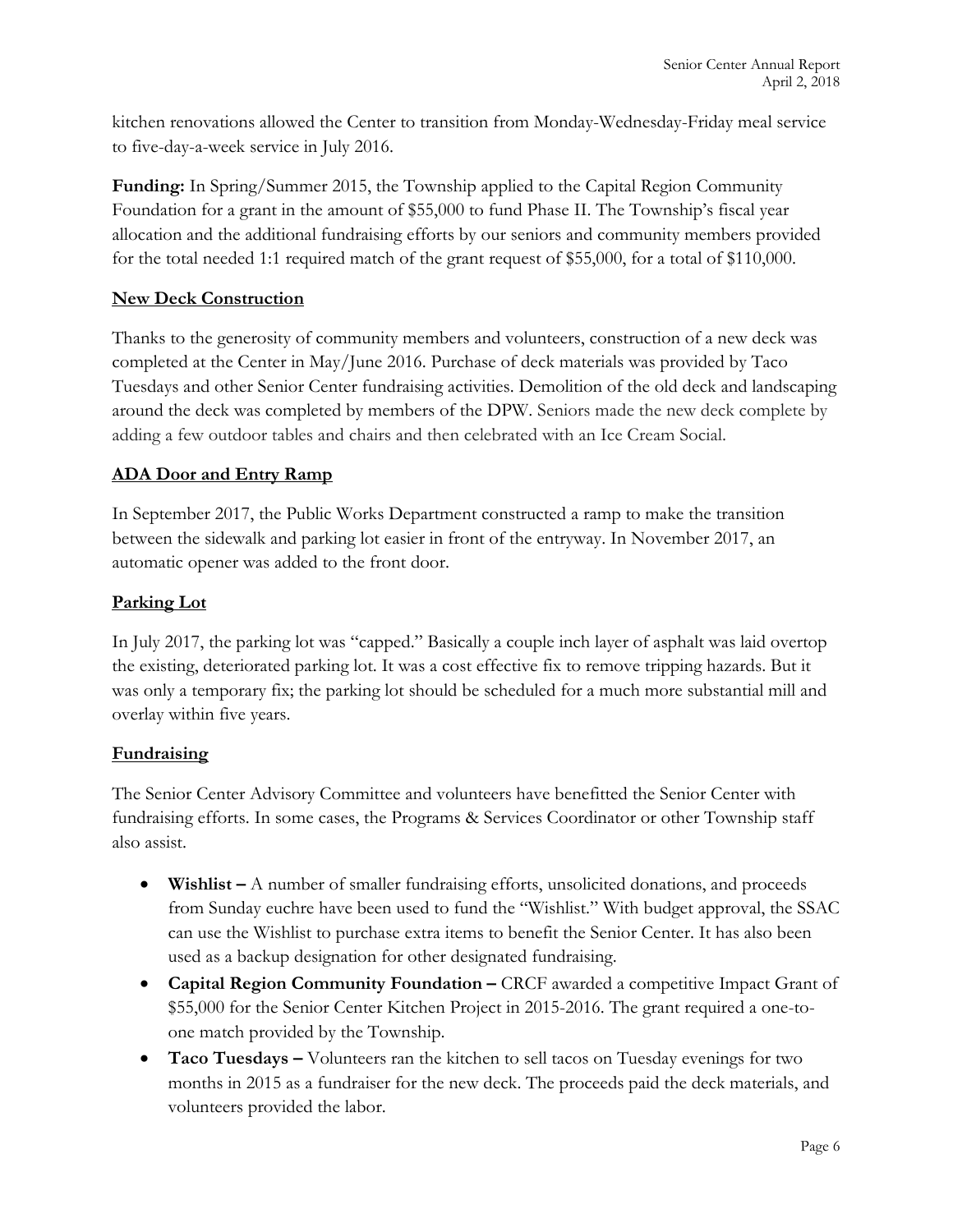- **Elvis** Elvis Impersonator Matt King will give a show in mid April 2018 with the proceeds intended for the Building Expansion or the Wishlist to expand programs and services to meet the growing needs of the expanding senior population in the area.
- **JoAnne Williams Memorial Bridge Tournament –** The JoAnne Williams Memorial Bridge Tournament is hosted two to four times a year at the Bath Township Senior Center. Up to 20 teams can sign up for the event coordinated by Senior Center supporter and avid bridge player, Barbara Reeves. All monies raised from the Tournament are donated to the Center in honor of Williams.
- **Twilight Big Band Memories Concert –** Planned for June 2018. This evening concert will have the 18-piece band performing on the Senior Center deck with the audience sitting on the lawn. The admission fees will support Senior Center programs and activities.

#### **Low-Income Meal Program**

The Center assists seniors (age 55) within the Bath community that are low income by providing meals at no cost. Bath residents can confidentially provide documentation (Medicaid or Food Assistance) to the Programs & Services Coordinator, and be qualified to receive a discreet meal punch card for use at the Senior Center. The punch card is the same one used by those patrons that pay for meals ahead of time. In recent years, Township volunteers for the Michigan's Coordinated Access to Food for the Elderly, or MiCAFE program, have referred applicants to the Center to take advantage of the program. On average during July – December 2016, three low-income meals were provided per day (low of 0 served – high of 7).

#### **CURRENT ISSUES / CHALLENGES**

#### **Improvement Plan**

In June 2017, the Head Cook and the Programs & Services Coordinator each met with the Administrative Services Coordinator (who was their direct supervisor at the time) and the Board of Trustees Representative to the Senior Services Advisory Committee. They discussed operations at the Senior Center. These "groundwork" meetings clarified a number of operating protocols to help things run more smoothly. It also addressed the roles and responsibilities of the two positions.

Following these meetings, the direct supervision of these positions and the general operation of the Senior Center were transferred to the Superintendent. Now the Superintendent, Head Cook, and Programs & Services Coordinator meet weekly to help maintain communications, to discuss operations, and to problem-solve difficult or new issues that arise. This has been effective but is also quite time consuming. The Programs & Services Coordinator has also become a regular attendee at the Senior Services Advisory Committee's monthly meetings.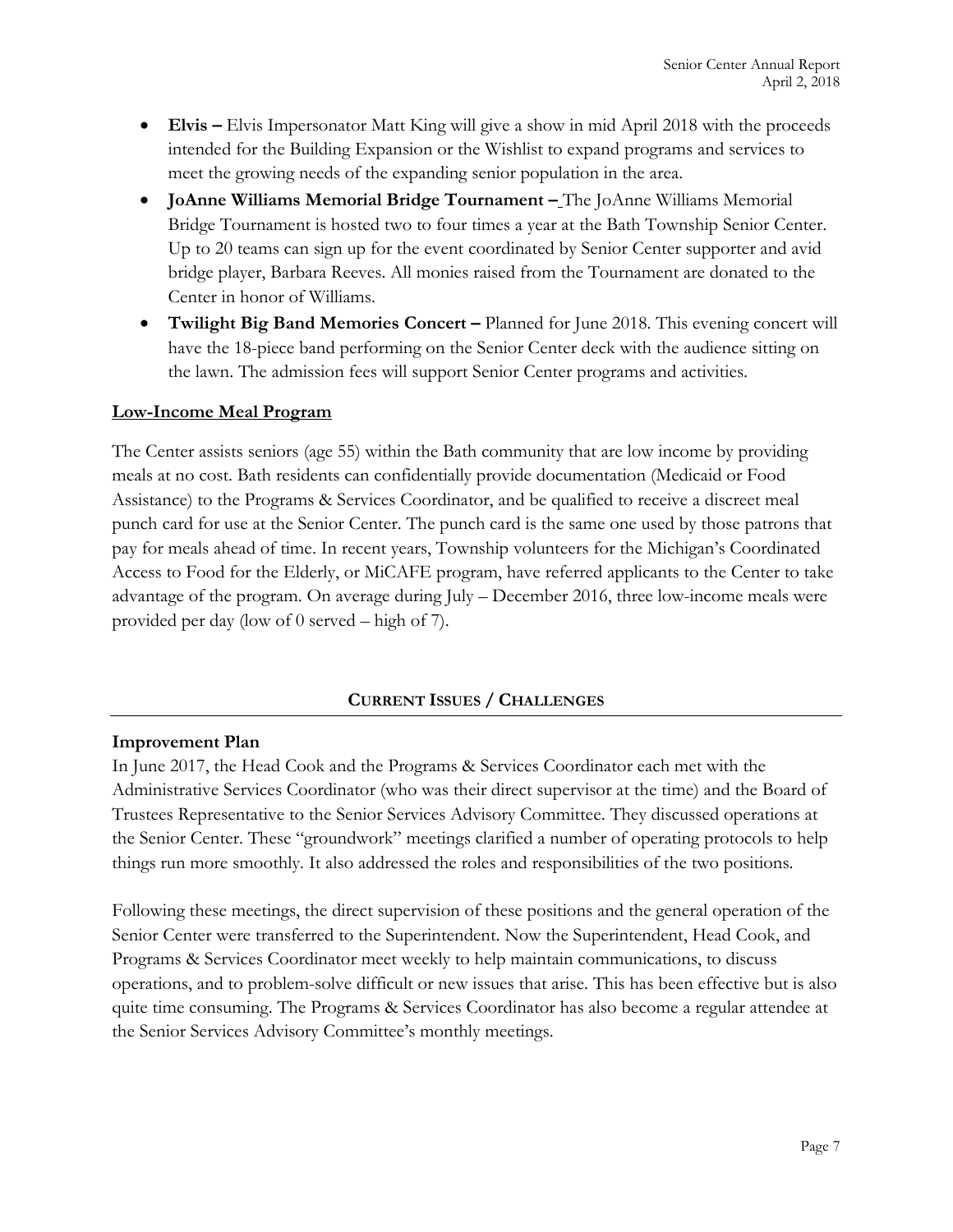# **Full Schedules**

The Senior Center employees are all currently part-time positions. At least one of the employees desires to work full-time with benefits, and the Senior Center Advisory Committee has recommended added staff hours to accommodate the growth in activities and attendance at the Senior Center.

- Because the Center is open Monday Friday each week, from approximately 10 am 4 pm, most, if not all of the hours allotted per week worked by the Programs & Services Coordinator are spent with the seniors on-site. There is very little downtime for the person in this position to spend quiet, uninterrupted time working. The Coordinator's time is also spent on assistance with outreach (Bath Days), fundraising (Elvis Tribute and Twilight Big Band Performance), attending Senior Services Advisory Committee meetings, and sitting on the MASC board.
- A similar situation exists for the Head Cook. Regularly, she begins work by at least 8:00 am. Sometimes she begins even earlier if meat or other food needs to be put in the oven. This schedule leaves little time to work on menu development or shopping.
	- o Prior to the transition to five days a week, the head and assistant cooks were able to conduct the shopping themselves at Gordon's Food Service, Sam's Club, Meijer, Kroger, etc. This allowed them to compare prices, utilize coupons, and hand-select produce and meat for use at the Center. Now with limited time to shop, the cooks have been using a food order and delivery service, Van Eerden Food Service out of Grand Rapids. While the Van Eerden staff has tried to be helpful and accommodating, our selection and pricing is limited based on Van Eerden's product offerings. For example, in the past staff may have chosen to purchase 95-percent lean ground beef from Sam's Club because of its quality and reasonable price. Now, the cooks have to go with 85-percent lean ground beef at a higher price from Van Eerden.
- Five-days lunch at Senior Center has also meant more frequent cleaning by DPW staff, and there are no "vacant" days to do the cleaning.
- The commercial kitchen has also necessitated added maintenance of the commercial range and hood, air exchange unit, grease trap, convection oven, reach-in freezer, and hightemperature dishwasher.

**Space** While the remodeling vastly improved the layout and flow of the Center, we are still constrained by the building's four walls. Increasing the footprint of the kitchen (to 430 square feet from 200) decreased the seating capacity of the dining room, from 100 seats down to 85.

- The highest Meal attendance dates can be in the mid to high 70's. While this is certainly 5-10 attendees less than the maximum the dining room can hold, it does crowd the space in which patrons have to walk around in safely while carrying plates of food. Average attendance is about 50.
- Storage for supplies (including ingredients) can be tight and limit adding new programs for example, no available storage on site is one of the impediments to the Diaper Bank program.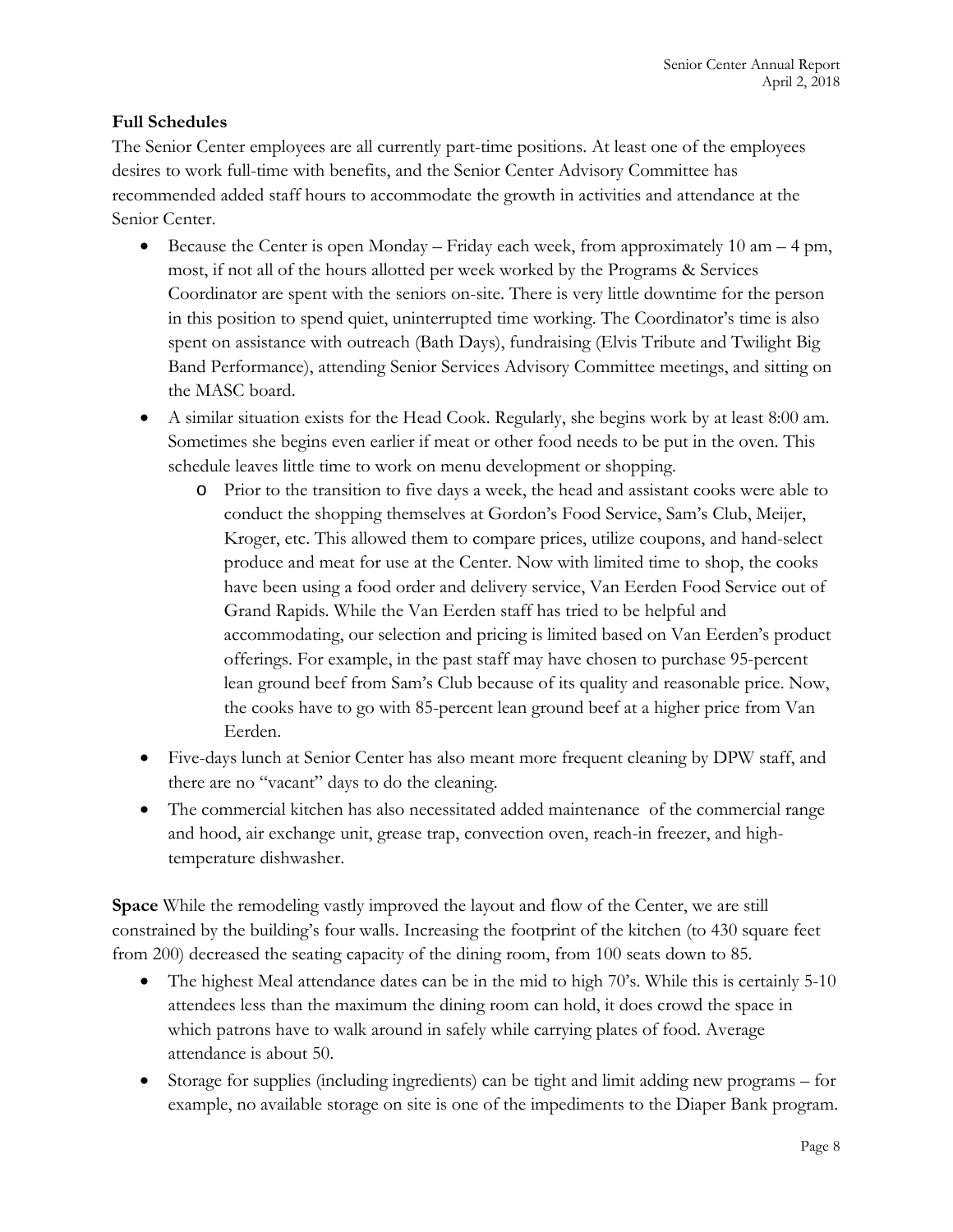- The outside storage shed is used for the medical equipment loan program, but it is not climate controlled and is poorly lit.
- No quiet space for hearing screenings.
- No separate or private space on-site for Food Commodity or MiCAFE qualification services.
- Some programs have moved to other Township buildings, such as line dancing and quilting to the Bath Community Center.
- Card players often have to wait for other patrons to finish their lunch and move to another table so they can move lunch tables and set up card tables.
- Special meals such as Thanksgiving and Christmas dinners (often sponsored by Sons of the American Legion) now require the Center to be closed the day before for meal preparation, and require two seatings (11:30 am and 1:00 pm in order to serve all those that sign up).

#### **Budgetary Pressures**

As the Senior Center has grown, with greater attendance, five days per week service, and with more programs and activities, so too has its operating budget, including added staff and increased hours.

Operating revenues have also increased with more meal sales due to increased attendance and serving five days, meal price increases in July 2016 and January 2018, and charging for day trips and some activities.

| Year:         | <b>Expenses:</b> | <b>Revenues:</b> |
|---------------|------------------|------------------|
| 2009          | \$<br>29,613     | \$<br>11,781     |
| 2010          | \$<br>48,684     | \$<br>14,325     |
| 2011          | \$<br>53,954     | \$<br>16,921     |
| 2012          | \$<br>62,250     | \$<br>18,829     |
| 2013          | \$<br>78,548     | \$<br>30,811     |
| 2014          | \$<br>84,610     | \$<br>27,684     |
| 2015          | \$<br>74,821     | \$<br>36,487     |
| 2016          | \$110,328        | \$<br>42,052     |
| 2017          | \$126,324        | \$<br>48,384     |
| 2018 (budget) | \$148,125        | \$<br>68,900     |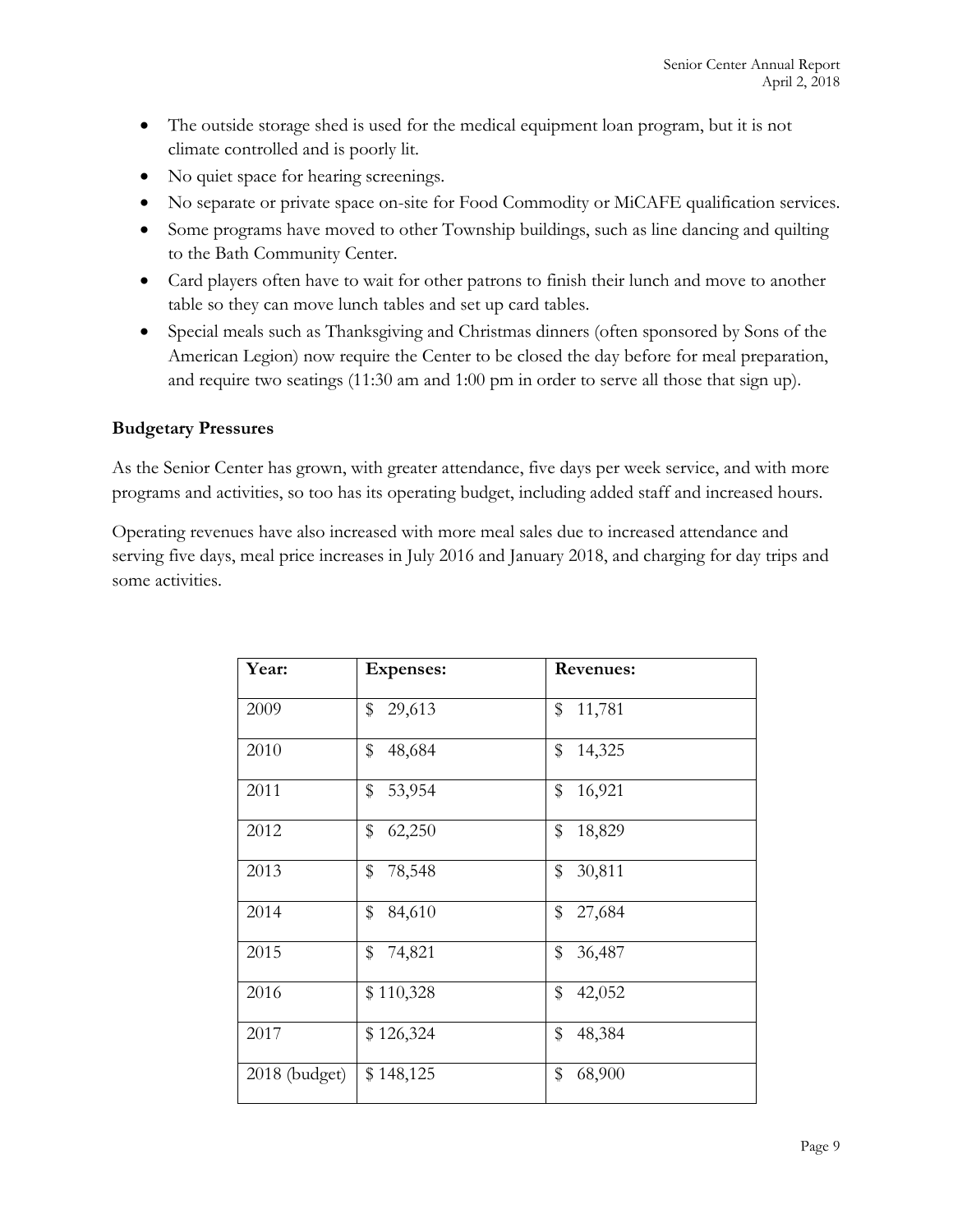During the first twelve months (July 2016 – June 2017) that meals were served five days per week, the actual cost per meal was \$6.39 based on ingredients, kitchen wages, kitchen supplies, and an estimated portion of utilities. This does not include costs for programs & activities, cleaning and maintenance, or overhead. Meal prices were increased to \$3.50 for resident seniors and \$5.00 for non-residents and/or non-seniors in January 2018.

#### **Attendance Numbers**

- During the first year of five-day meal service (July 2016 June 2017), attendance average 47% residents, 40% non-residents, and 13% to-go meals. Since January 1, 2018, and the increased price for non-residents, the split has gone to about 67% resident and 33% nonresident/non-senior.
- During the first year of five-day meal service, 12,221 meals were served, and attendance averaged 50 meals per day. Since January 1, 2018, attendance has dropped off to 41 per day.
- During the first year of five-day meal service, attendance on Tuesday averaged 40 meals; while, the rest of the week averaged 54 meals per day. Staff has deliberately scheduled popular menu items and special activities for Tuesdays to build the low attendance day.

#### **SHORT- & LONG TERM GOALS**

#### **Update on 2017 Goals**

- Continue looking for resource, program and service partnership opportunities in the community. **UPDATE:** *The Programs*  $\mathcal{C}^s$  *Services Coordinator tries new speakers and programs throughout the year. It can be difficult to get speakers of interest to the patrons; many senior-oriented topics on health, financial, and legal are not well-attended. Activities such as day trips, Mother's Day and Father's Day parties, Texas hold-em, and bridge and woodworking classes have been well received. In Fall 2017, the MSU Nursing Program attended weekly to discuss prominent health issues; this will be repeated in Spring and Summer 2018.*
- Continue promotion and marketing of our resources, programs and services. **UPDATE:** *Weekly menu and activities are sent to the DeWitt Bath Review newspaper. The Senior Center had a table during Bath Days. Cookies were provided to the DDA Holiday Lighting. Menus were distributed during the Tom King Junk Day and the prescription drug drop-off. We advertised in Senior Preferences magazine. The Senior Center is a resource in the United Way 211 program.*
- Accurate and complete Emergency Sheets for every patron. **UPDATE:** *Sheets have been updated and signed by existing patrons. New patrons complete sheets timely.*
- Minimize waste of food (leftovers/uneaten meals). **UPDATE:** *Kitchen staff now has a better "feel" for quantities to minimize overcooking, but this can be difficult with fluctuating attendance. When feasible, leftovers are frozen to be reserved (for example, broccoli cheddar soup keeps well) or repurposed (for*  example, leftover hot beef sandwiches can be put into stew or shepherd's pie) another day. Leftovers that can't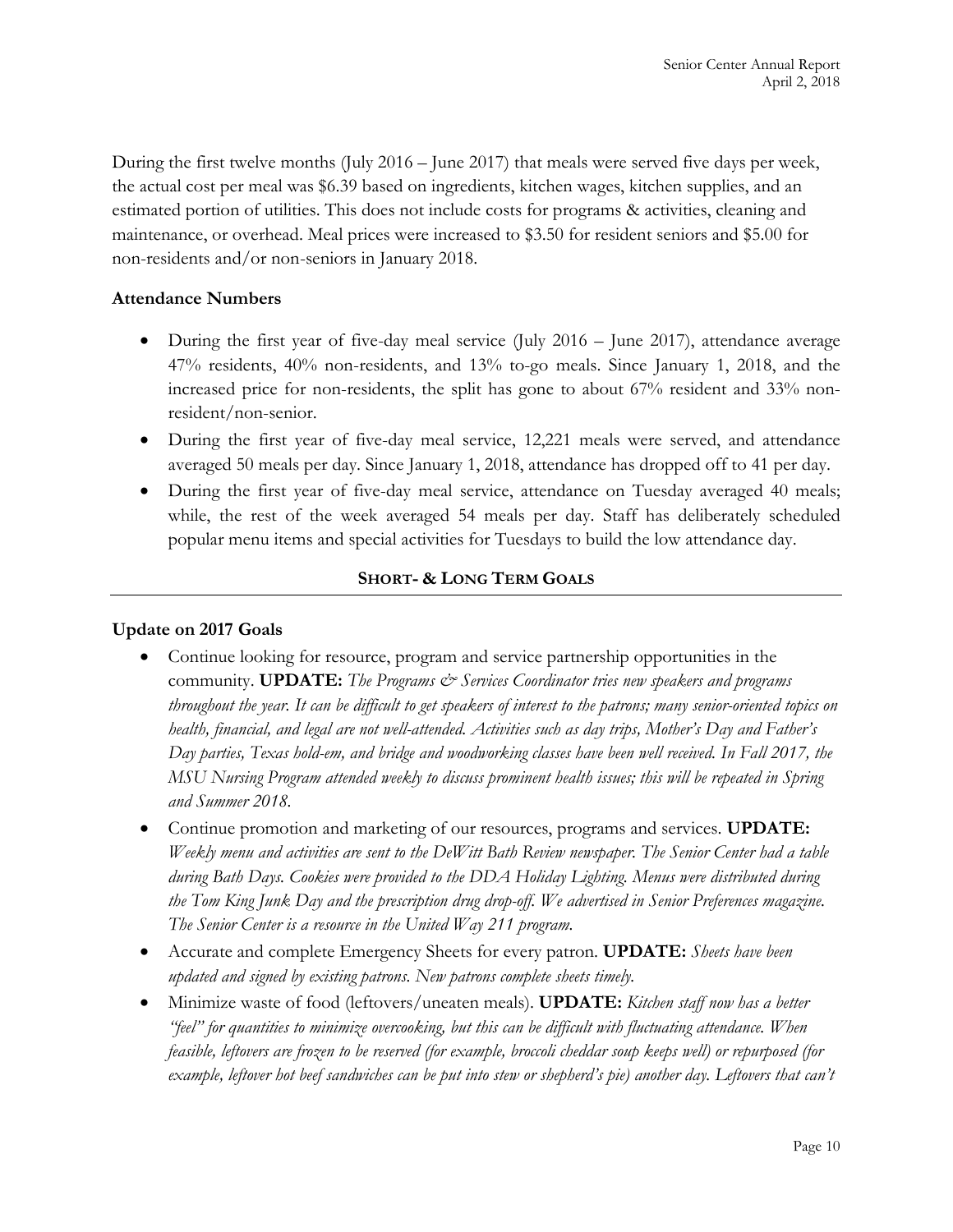*be kept are sold at discount prices at the end of the day to minimize waste being thrown out. Leftovers are no longer given to other Township departments.*

- Additional use of volunteers, as feasible, in program operations. **UPDATE:** *Volunteers continue to assist with day trips, clearing tables, speakers, euchre, Texas-hold-em, bingo and other activities. Additionally, several paid substitutes have been lined up to fill-in when employees are absent for medical, vacation, conference, or other reasons.*
- Complete disposal of medical equipment. **UPDATE:** *Much of the excess equipment was disposed in Summer 2017. The current inventory is manageable and kept in the storage shed.*

#### **2018 Goals**

- **Communication & Team-Building –** Employees need to continue to build their skills in team-building and managing conflicts at the Senior Center. Weekly meetings with the Superintendent, Head Cook, and Programs & Services Coordinator will continue in 2018 to ensure employees respect the roles and responsibilities of each other and communicate in support of the team. They need working relationships with patrons without engaging the cliques and gossip that are prevalent among the Senior Center patrons. They should continue to encourage patrons put comments in the suggestion box for management to review. Policies and procedures will be used to foster an atmosphere of mutual respect and inclusion. A Code of Conduct for patrons will be developed in early 2018.
- **Finances** Costs have been increasing at a rate beyond what the Township can continue to sustain. Continuing a top-notch Senior Center with added attendance and programs will require additional sources of revenue support and restraints on continued increasing costs.
- **Increase Attendance** Increases in attendance played a great role in accomplishing the Kitchen Expansion. The SSAC has really pushed keeping this momentum and encouraged continuing to increase attendance. Growth is seen as meeting needs in the community's senior population and as a way to generate additional revenues to support the Senior Center. Growth has also been a major factor in additional expenses, so continued growth needs to be managed to stay within the Senior Center's physical, staff time, and financial capacities.
- **Build Tuesdays –** Ever since the expansion to being open five-days per week, Tuesdays have been the slow day with attendance averaging in the low 30's rather than close to 50 on other days. Scheduling popular lunch menus, new activities such as Texas-hold-em and Popcorn & a Movie, guest speakers, and events such as Valentine's Day party have helped to augment Tuesdays.
- **Support Low-Income Programs –** Townships are authorized by state statute to appropriate funds and levy taxes to provide activities or services to persons 60 years or older, including improvement of their social, legal, health, housing, educational, emotional, nutritional, recreational or mobility status. Bath Senior Center has had a number of partnerships to assist low-income seniors: Tri-County Office on Aging, Capital Area Community Service, Mid Michigan Diaper Bank, and United Way 211. In addition, the Township has worked with the MiCAFE program and provides financial support for Meals on Wheels. The Senior Center will seek ways to enhance existing partnerships (for example,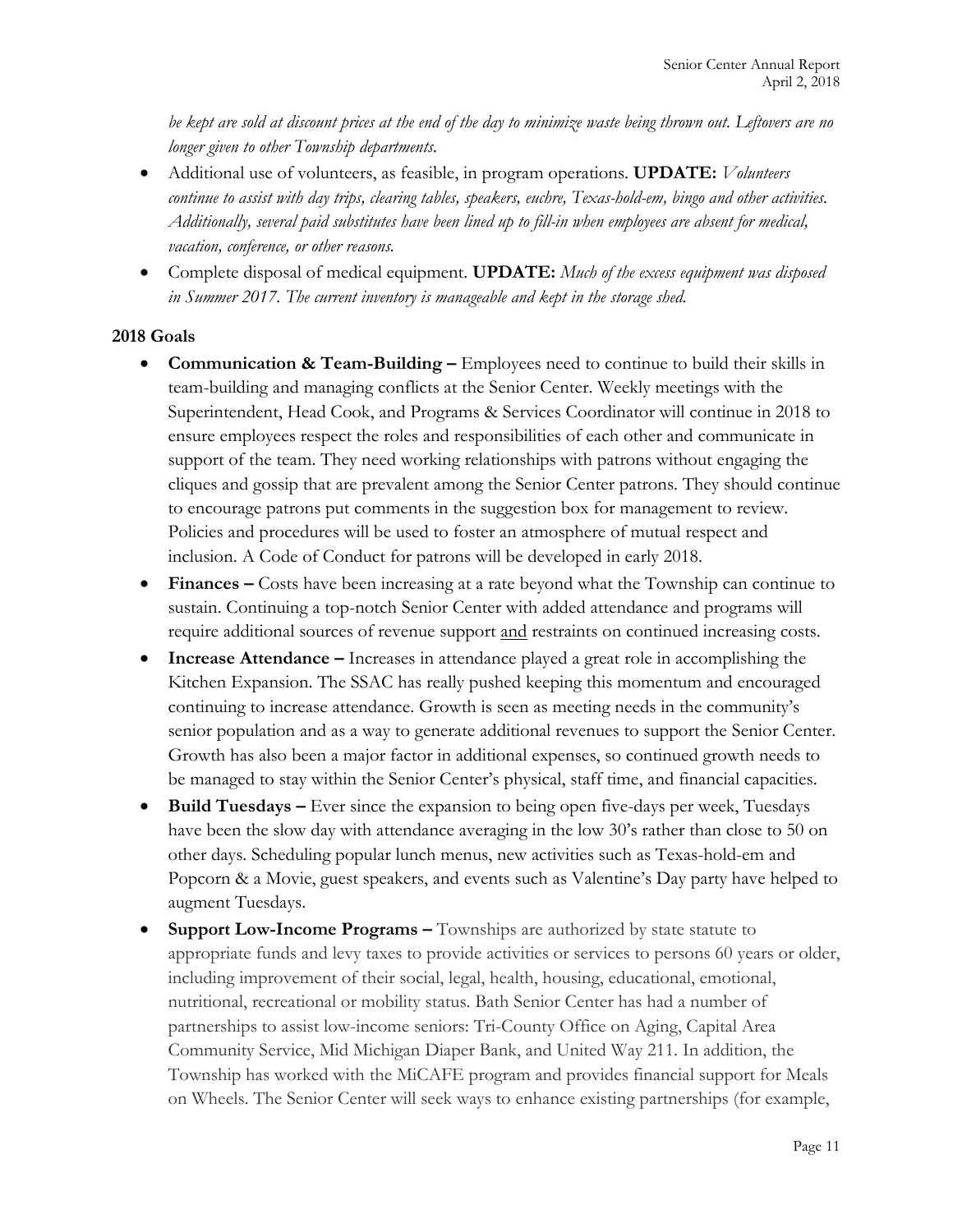the TCOA senior dining program), re-establish former partnerships (for example, Diaper Bank and MiCAFE), and build new relationships (for example, Senior Project Fresh).

#### **Long-Term Goals**

• **Nutritional Information.** Develop nutritional information for menu. **UPDATE:** *As much as feasible, the Cooks try to serve nutritious and balanced meals. For example, no salt is added to any meal, Jello is sugar-free and typically has fruit added, sugar-free ingredients and meals are used when possible, and packaged sugar-free Jello and pudding are available as substitute desserts for diabetics. However, the patrons really prefer comfort meals – meat and potatoes with gravy – this is seen in attendance figures and comments received in the suggestion box.*

*Recently, we have had several discussions with the Tri-County Office on Aging about expanding its senior dining program to include the Bath Senior Center. TCOA has specific dietetic requirements for its program. Whether or not we proceed with TCOA, simply meeting with them has heightened the focus on providing more fruit and vegetable options in the menu.*

*Nutritional efforts aside, providing nutritional information about the menu remains a long-term goal.*

#### • **Building Expansion.**

- o The Senior Services Advisory Committee has identified a building expansion as a primary goal. SSAC has recommended a 1,800 square foot addition on the north side of the building at an estimated cost of \$95,000. The Board of Trustees has okayed fundraising for the expansion with the expectation that money could be redirected to the Wishlist or other purpose if the fundraising falls short or the expansion does not occur.
- o The SSAC has also identified this project as a likely application for a Community Impact Grant from the Capital Region Community Foundation. The CRCF grant is an annual application and requires a 50% local match. This is the same grant used in 2015-2016 for the Kitchen Expansion.
- o The additional operating costs or on-going maintenance due to the proposed expansion have not been addressed. Other questions such as building code requirements, updated cost estimate, and parking would also need to be addressed before the project could proceed.

#### **Senior Services Advisory Committee – Strategic Plan**

The Senior Services Advisory Committee has developed its own Strategic Plan and updated it annually for the last several years. The Strategic Plan is rooted in the vision and mission for the Senior Center. Although there is some obvious overlap, it is more long-term and aspirational. On the other hand, the goals in the department Annual Report are more day-to-day and operational.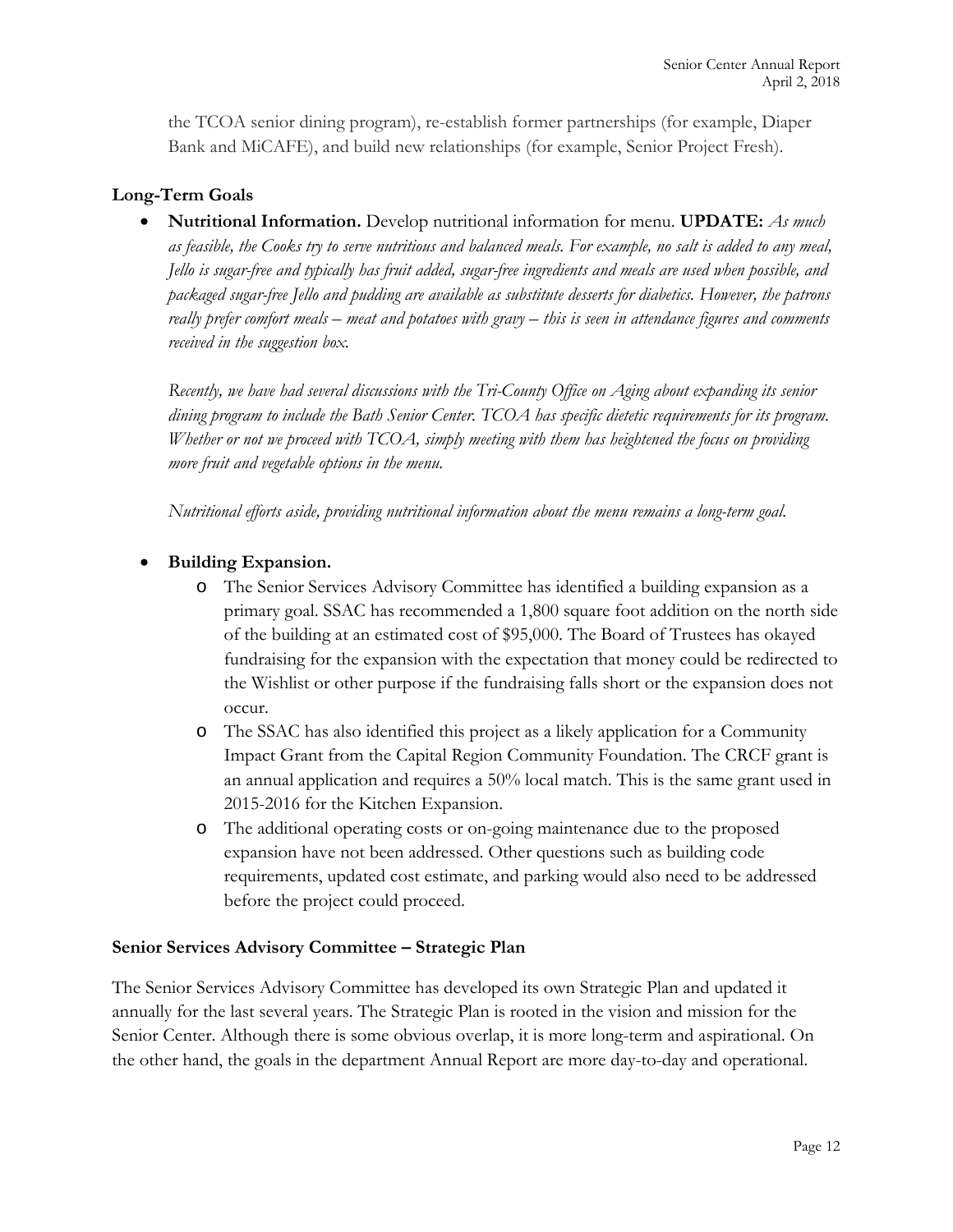# 2018 Bath Charter Township Senior Services Strategic Plan

# **Goal 1: Encourage development of comprehensive programs to serve Bath Township Seniors**

**Objective 1:** Work to develop resources through increasing partnerships, expanding collaboration, program development and broaden networking based on identified resources

**Objective 2:** Utilize staff training which enables program expansion and increased collaboration and expanded networking

**Objective 3:** Research and evaluate electronic My Senior Center system for Senior Center participation to help reduce the work load for the Center Director

# **Goal 2: Provide transportation services for the Seniors in Bath Township**

**Objective 1:** Identify and train a team of volunteer drivers who would provide ride sharing services to area seniors in need of rides to the Senior Center

**Objective 2:** Design, promote and manage the ride sharing service

**Objective 3:** Maintain an evaluation component which would show use, unmet demand and responses to service

**Objective 4:** Provide recommendations to the Township for the purchase of a 16- passenger handicap assessable van/mini bus for the Center

# **Goal 3: Continue and Expand Services to Bath Township Seniors**

The need for low cost nutritionally sound meal service and free activities for seniors is greater than we know, we are committed to serving as many seniors as we can. We have implemented a punch card system for the Senior Center. We know there are seniors in Bath Township who are low income, below the poverty level as certified by the MiCafe Program and we plan to continue to serve these Seniors with free lunches and activities which are free and/or affordable.

**Objective 1:** Continue to work with MiCafe to refer seniors from Bath Township living below the poverty level and in need of nutritional services and activities to the Senior Center.

**Objective 2:** Provide those referred by MiCafe with free punch cards allowing them access to free lunches. When cards are used up, replace the cards, free of charge.